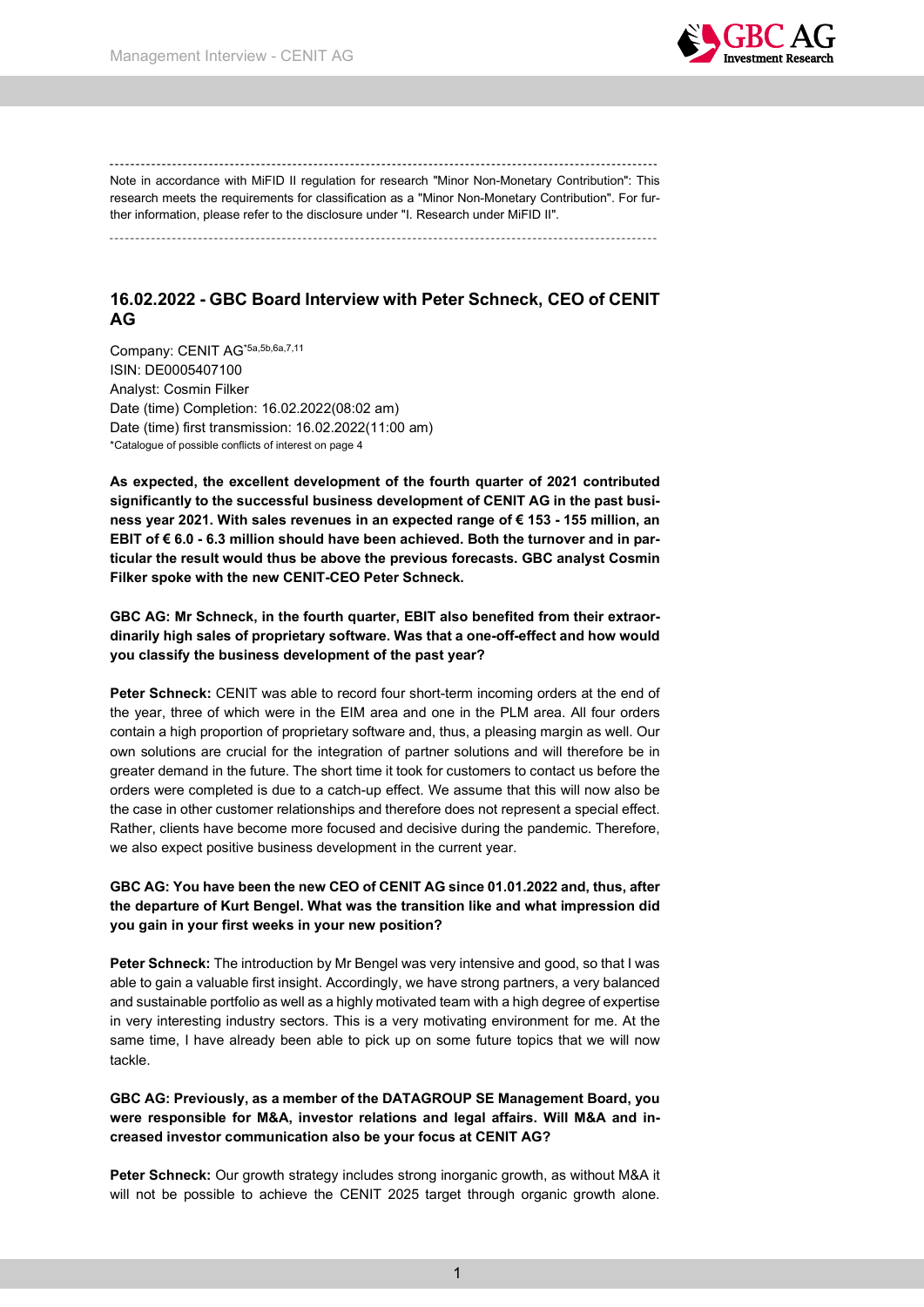

Therefore, we will acquire one to two companies per year. We will focus on companies based in Europe and North America with annual sales of between  $\epsilon$  5 million and  $\epsilon$  30 million. The goal is to strengthen our five business areas through technology, customer portfolios, talent and regional presence.

With regard to investor communication, we will become increasingly active and be represented at investor conferences virtually or, preferably, in person. Participation in more than ten conferences is planned for 2022 alone. In addition, we will reintroduce a quarterly telephone conference to explain the figures and provide up-to-date background information. As in my previous job, transparency towards investors and shareholders is a very important goal for me.

## GBC AG: How do you assess the current market environment in your traditional customer sectors? Were they particularly affected by the corona pandemic?

Peter Schneck: Our customer groups in the automotive and aviation industries were particularly hard hit by corona and this naturally had an impact on CENIT. In some cases, we were no longer able to go to our customers' premises to carry out our work. However, over the last six months we have seen a significant upturn in these industries, which has been positively reflected in our remarkable last quarter. The pandemic has once again accelerated the importance of digitalisation overall, but especially in the manufacturing industry. In this respect, we are very positive about the current year as well as the years to come.

## GBC AG: Are there strategic considerations to be made to achieve a stronger mix in the customer industries?

Peter Schneck: Heavy dependence on the manufacturing industry, especially automotive and aerospace, has shown us that we need to diversify in order to be better able to react to any pandemics and/or other economic influences. Fortunately, our solutions are needed in all industries and the topic of digitalisation is on everyone's lips. Therefore, we are now looking at the potential in calm and reflection and will then add one or two new segments. In addition, we have also recognised that we need to position ourselves even more globally in order to be able to compensate for any regional market fluctuations by balancing them out in other regions. We have to find the right balance.

## GBC AG: The topics of ESG and sustainability are becoming increasingly prominent. How is your company covering this area?

Peter Schneck: At our Annual General Meeting in May 2022, we will publish an ESG report that shows our objectives and the activities we have already carried out. The topic of ESG has become enormously important in attracting new talent, but also on the capital market, so we will also deal with it comprehensively.

Furthermore, ESG also offers CENIT opportunities to expand sales through new product solutions. We work with our partners to provide our customers with data and evaluations across the entire value chain that are needed for an ESG report or that enable a sustainable decision to be made in the first place. After all, we are always involved in the process, from product planning to the recycling of waste products, and are thus able to develop decisive solutions that enable us to generate additional sales through ESG. Be curious to see what we will offer in the near future!

GBC AG: With the "CENIT 2025" agenda, investors with a long-term investment horizon have an indication of the planned business development. What are the key data of the agenda and what measures have to be taken to fulfil them?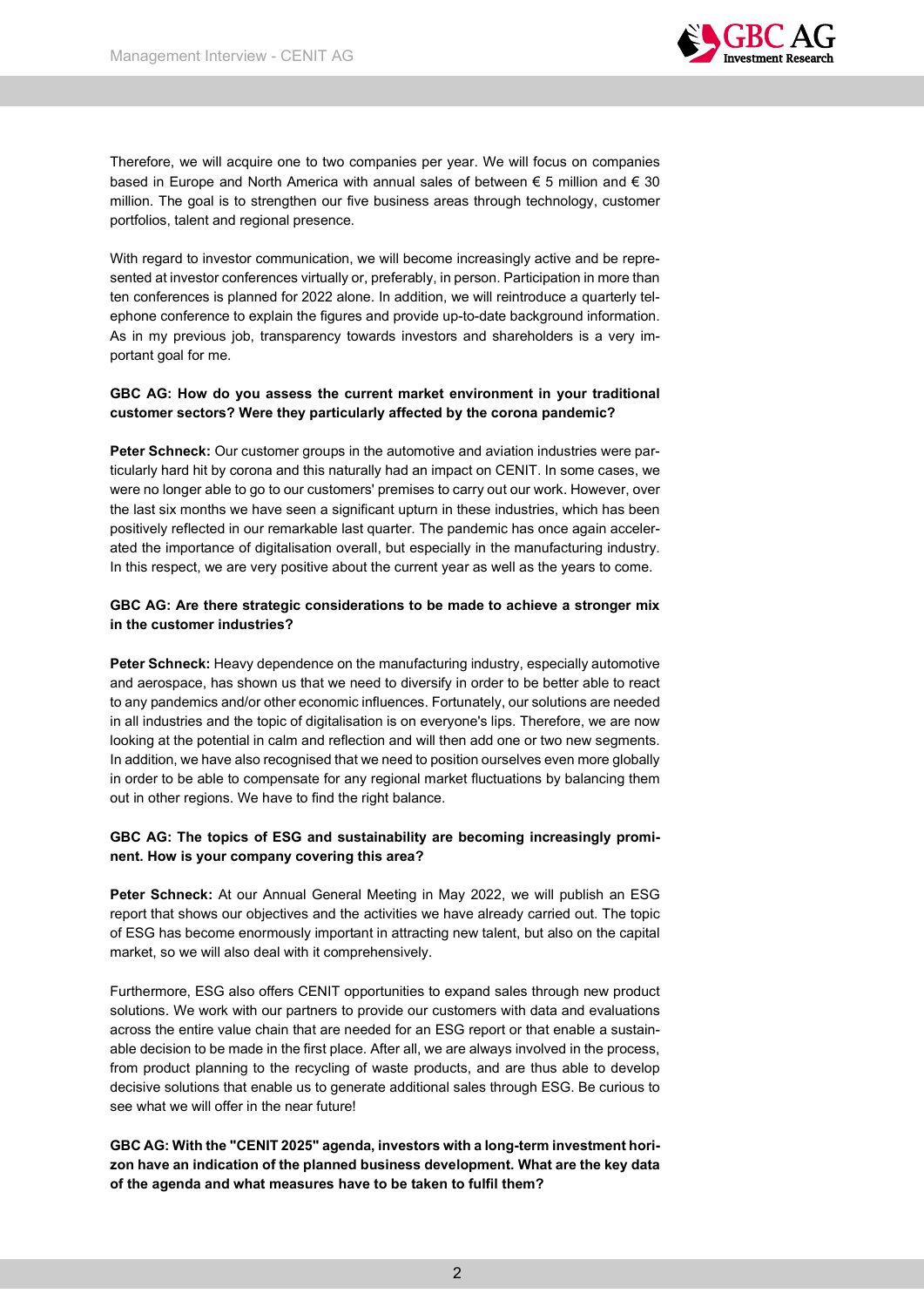

Peter Schneck: CENIT 2025 envisages almost doubling our current turnover to € 300 million with an EBIT margin of 8 - 10 %. Organic growth will be achieved primarily by focusing on cloud solutions for our existing customers and acquiring new customers in additional industry segments. In addition, existing partnerships will be further expanded and new product solutions will be co-distributed via the partner landscape. Lastly, in the future we will also sell the solutions of the five business units to existing customers, as these potentials have yet to have been exploited. Furthermore, inorganic growth will of course become an essential part of our strategy.

GBC AG: Thank you very much for the interview, Mr Schneck.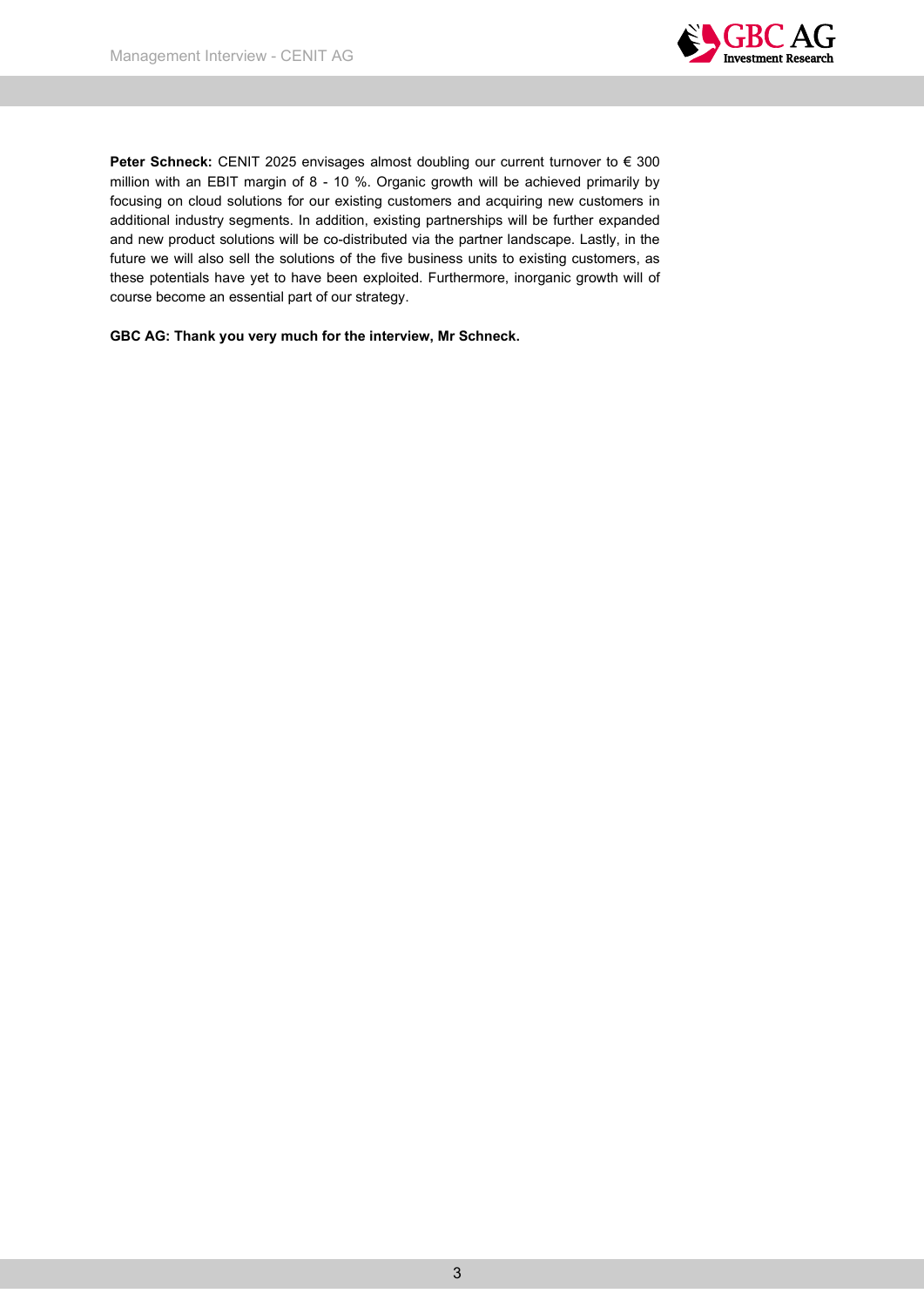

# APPENDIX

## I.

## Research under MiFID II

1. There is a contract between the research company GBC AG and the issuer regarding the independent preparation and publication of this research report on the issuer. GBC AG is remunerated for this by the issuer.

2. The research report is simultaneously made available to all interested investment services companies.

#### II.

#### Section 1 Disclaimer and exclusion of liability

This document is intended solely for information purposes. All data and information in this study come from sources that GBC regards as reliable. In addition, the authors have taken every care to ensure that the facts and opinions presented here are appropriate and accurate. Nevertheless, no guarantee or liability can be accepted for their correctness – whether explicitly or implicitly, In addition, all information may be incomplete or summarised. Neither GBC nor the individual authors accept liability for any damage which may arise as the result of using this document or its contents, or in any other way in this connection.

We would also point out that this document does not constitute an invitation to subscribe to nor to purchase any securities and must not be interpreted in this way. Nor may it nor any part of it be used as the basis for a binding contract of any kind whatsoever. or be cited as a reliable source in this context. Any decision relating to the probable offer for sale of securities for the company or companies discussed in this publication should be taken solely on the basis of information in the prospectuses or offer documents which are issued in relation to any such offer.

GBC does not provide any guarantee that the indicated returns or stated target prices will be achieved. Changes to the relevant assumptions on which this document is based can have a material impact on the targeted returns. Income from investments is subject to fluctuations. Investment decisions should always be made with the assistance of an investment advisor. This document cannot replace the role of an advisor.

#### Sale outside the Federal Republic of Germany:

This publication, if sold in the UK, may only be made available to those persons who, in the meaning of the Financial Services Act 1986 are authorised and exempt, or persons as defined in section 9 (3) of the Financial Services Act 1986 (Investment Advertisement) (Exemptions) Decree 1988 (amended version) and must not be transmitted directly or indirectly to other persons or groups of persons.

Neither this document nor any copy of it may be taken into, transferred to or distributed within the United States of America or its territories and possessions. The distribution of this document in Canada, Japan or other jurisdictions may be restricted by law, and persons who come into possession of this publication should find out about any such restrictions and respect them. Any failure to respect these restrictions may represent a breach of the US, Canadian or Japanese securities laws or laws governing another jurisdiction.

By accepting this document you accept all disclaimers of liability and the restrictions cited above.

You can find the details of this disclaimer/exclusion of liability at: http://www,gbc-ag,de/de/Disclaimer

#### Legal information and disclosures as required by section 85 of Securities Trading Act (WpHG) and Financial Analysis Directive (FinAnV)

This information can also be found on the internet at the following address: http://www,gbc-ag,de/de/Offenlegung,htm

#### Section 2 (I) Updates

A detailed update of the present analysis/analyses at any fixed date has not been planned at the current time. GBC AG reserves the right to update the analysis without prior notice.

#### Section 2 (II) Recommendation/ Classifications/ Rating

Since 1/7/2006 GBC AG has used a 3-level absolute share rating system. Since 1/7/2007 these ratings relate to a time horizon of a minimum of 6 to a maximum of 18 months. Previously the ratings related to a time horizon of up to 12 months. When the analysis is published, the investment recommendations are defined based on the categories described below, including reference to the expected returns. Temporary price fluctuations outside of these ranges do not automatically lead to a change in classification, but can result in a revision of the original recommendation.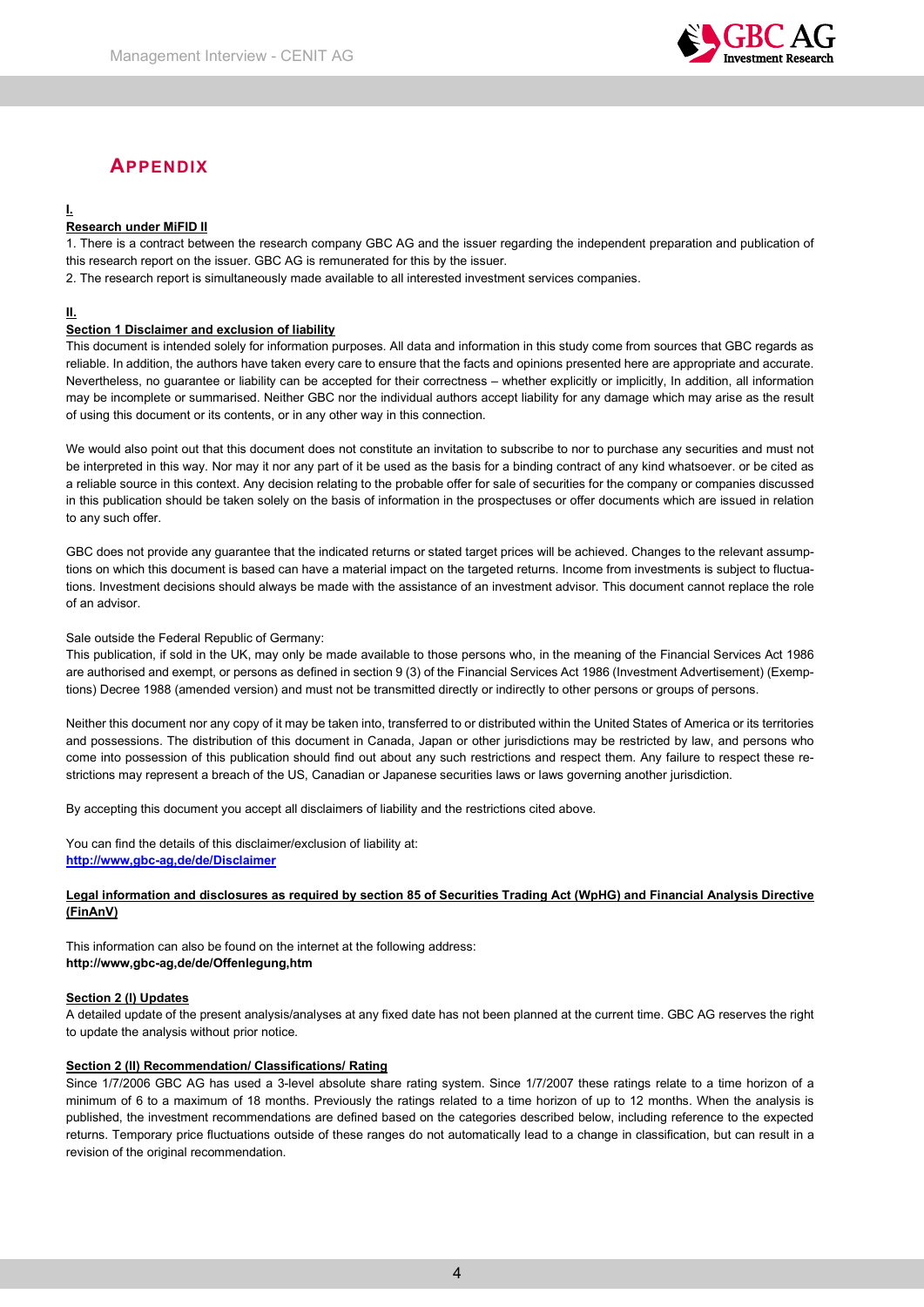

#### The recommendations/ classifications/ ratings are linked to the following expectations:

| <b>BUY</b> | The expected return, based on the derived target price, incl. dividend payments within the<br>relevant time horizon is $>= + 10\%$ .            |
|------------|-------------------------------------------------------------------------------------------------------------------------------------------------|
| HOLD       | The expected return, based on the derived target price, incl. dividend payments within the<br>relevant time horizon is $> 10\%$ and $< +10\%$ . |
| SELL       | The expected return, based on the calculated target price, incl. dividend payments within<br>the relevant time horizon, is $\leq$ - 10%.        |

GBC AG's target prices are determined using the fair value per share, derived using generally recognised and widely used methods of fundamental analysis, such as the DCF process, peer-group benchmarking and/or the sum-of-the-parts process. This is done by including fundamental factors such as e.g. share splits, capital reductions, capital increases, M&A activities, share buybacks, etc.

#### Section 2 (III) Past recommendations

Past recommendations by GBC on the current analysis/analyses can be found on the internet at the following address: http://www.gbc-ag.de/de/Offenlegung

#### Section 2 (IV) Information basis

For the creation of the present analysis/analyses publicly available information was used about the issuer(s) (where available, the last three published annual and quarterly reports, ad hoc announcements, press releases, share prospectuses, company presentations, etc.) which GBC believes to be reliable. In addition, discussions were held with the management of the company/companies involved, for the creation of this analysis/these analyses, in order to review in more detail the information relating to business trends.

#### Section 2 (V) 1, Conflicts of interest as defined in section 85 of the Securities Trading Act (WpHG)

GBC AG and the analysts concerned hereby declare that the following potential conflicts of interest exist for the company/companies described, at the time of this publication, and in so doing meet the requirements of section 85 of the Securities Trading Act (WpHG). A detailed explanation of potential conflicts of interest is also listed in the catalogue of potential conflicts of interest under section 2 (V) 2.

#### In relation to the security or financial instrument discussed in this analysis the following possible conflict of interest exists: (5a,5b,6a,7,11)

#### section 2 (V) 2, Catalogue of potential conflicts of interest

(1) At the time of publication, GBC AG or a legal entity affiliated with it holds shares or other financial instruments in the company analysed or the financial instrument or financial product analysed. (2) This company holds over 3% of the shares in GBC AG or a legal person connected to them.

(3) GBC AG or a legal person connected to them is a market maker or designated sponsor for the financial instruments of this company. (4) GBC AG or a legal person connected to them has, over the previous 12 months, organised or played a leading role in the public issue of financial instruments for this company.

(5) a) GBC AG or a legal entity affiliated with it has concluded an agreement with this company or issuer of the analysed financial instrument in the previous 12 months on the preparation of research reports for a fee. Under this agreement, the draft financial analysis (excluding the valuation section) was made available to the issuer prior to publication.

(5) b) After receiving valid amendments by the analysed company or issuer, the draft of this analysis was changed.

(6) a) GBC AG or a legal entity affiliated with it has concluded an agreement with a third party in the previous 12 months on the preparation of research reports on this company or financial instrument for a fee. Under this agreement, the third party and/or company and/or issuer of the financial instrument has been given access to the draft analysis (excluding the valuation section) prior to publication.

(6) b) After receiving valid amendments by the third party or issuer, the draft of this analysis was changed.

(7) The analyst responsible for this report holds shares or other financial instruments of this company at the time of publication.

(8) The analyst responsible for this company is a member of the company's Executive Board or Supervisory Board.

(9) The analyst responsible for this report received or purchased shares in the company analysed by said analyst, prior to the time of publication.

(10) GBC or a related legal party has closed an agreement with the underlying company regarding consulting services during the previous 12 months.

(11) GBC or a related legal party has a significant financial interest in the analysed company, for example to get mandated by the analysed company or to provide any kind of services (such as the organization of fairs, roundtables, road shows, etc.).

(12) At the time of the financial analysis, the analysed company is in a financial instrument or financial product (e.g. certificate, fund, etc.) managed or advised by GBC AG or its affiliated legal entity.